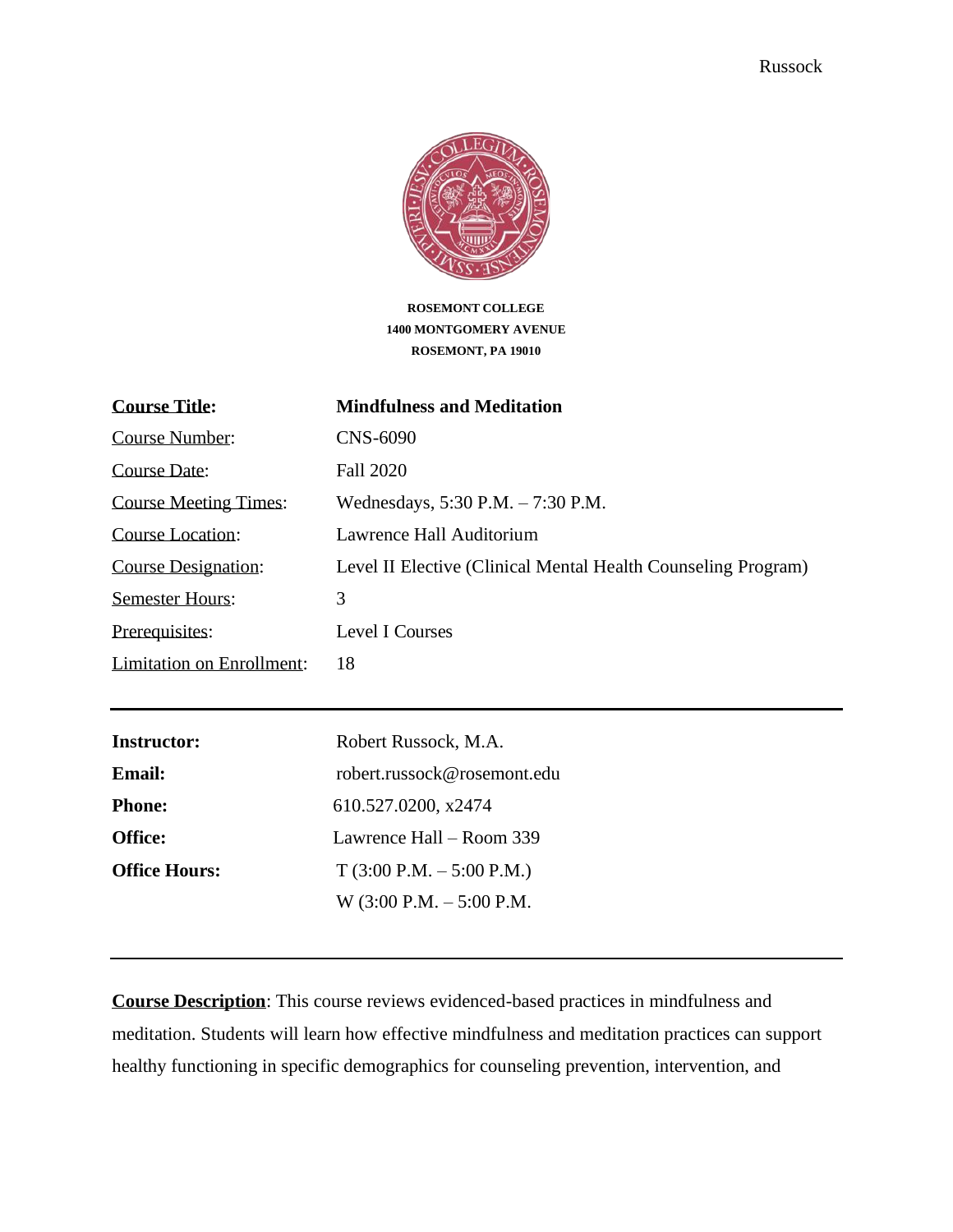postvention. Mindfulness and meditation practices will be highlighted in relation to counselor self-care as well professional counselor identity development.

**Rosemont Mission Statement**: Rosemont College is a community of lifelong learners dedicated to academic excellence and fostering joy in the pursuit of knowledge. Rosemont College seeks to develop in all members of the community open and critical minds, the ability to make reasoned moral decisions, and a sense of responsibility to serve others in our global society. Rooted in Catholicism, Rosemont welcomes all faiths and is guided by the educational principles of Cornelia Connelly and the Society of the Holy Child Jesus to meet the needs of the time. Rosemont College values trust in and reverence for the dignity of each person, diversity with a commitment to building an intercultural community, persistence and courage in promoting justice with compassion, and care for the Earth as our common home.

**Professional Performance Evaluation:** Rosemont College has identified five professional dispositions that relate to the goals of the Graduate Counseling program. Faculty members will evaluate each student on their professional dispositions during each course at the conclusion of the semester using the Professional Performance Evaluation Form.

1. **Flexibility/Openness:** Open willingness to different perspectives; Flexible to new demands, the environment, and accept necessary changes; Search for peer opinions, accept constructive feedback, and incorporate feedback from peers

2. **Collaboration:** Accept mistakes, avoid blame, apply feedback toward growth, and monitor self for professionalism; Reach consensus, initiate compromise, and show concern for group goals; Invite feedback, incorporate supervisory feedback, and give feedback

3. **Awareness:** Awareness of own impact on others; Ability to deal with conflict; ability to express feelings effectively and appropriately; Understand and demonstrate multicultural concerns and social justice. Identification of biases and prejudices of self and society.

4. **Initiative and Motivation:** Met or exceed all of the class requirements, showed creativity; Adhere to school and SPGS policies; Proficient graduate level oral and written skills

5. **Responsibility:** Maintain professional boundaries, sensitive to diversity, safeguard confidentiality, Dedication to Counseling Profession; Attend and adhere to Ethical Standards

This syllabus is provided to you as a means of conveying what you should expect from this course. It outlines the responsibilities of the instructor in conducting the class – the course content, planned scheduled of classes and assignments, grade components, and method(s) of grading. It also outlines your responsibilities as a part of this class. By remaining in this class,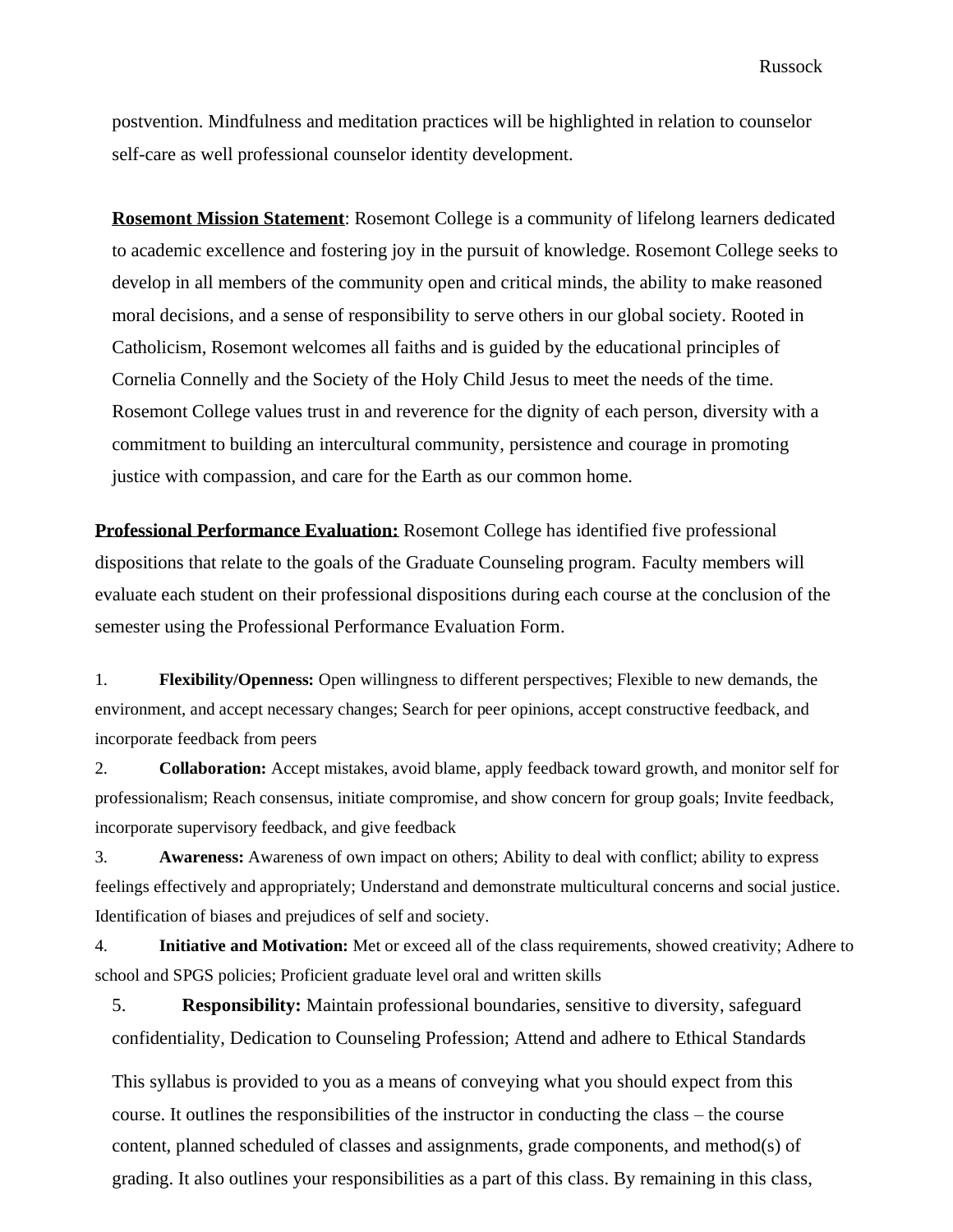you indicate your acceptance of your responsibilities as a student and agree to the terms specified in the syllabus.

**Note**: The instructor reserves the right to adjust the course schedule and content during the semester in order to accurately reflect the progress being made by the class. This may result in modifications to assignment and exam due dates and/or course content.

### **I. Student Learning Outcomes**

Upon completion of this course, students will be able to:

- **A.** Understand the process and purpose of various evidenced-based approaches to mindfulness and meditation for future implementation with clients
- **B.** Recognize the importance of extra-therapeutic factors to create therapeutic change with mindfulness and meditation approaches with an awareness of elements of brain functioning and development
- **C.** Analyze how mindfulness and meditation approaches have proven effective with specific demographics seeking counseling services, as evidenced by research in scholarly articles
- **D.** Incorporate mindfulness and meditation practices to promote counselor self-care and integrate such practices into counseling professional identity
- **E.** Consider how mindfulness and meditation approaches can be included within counseling techniques and intervention to create the most appropriate path to recovery for the client

## **II. Course Content**

- **A.** Meditation and Mindfulness Introduction
	- i. Mindfulness Defined
	- ii. Meditation Defined
	- iii. Purpose of Mindfulness and Meditation
	- iv. Extra-Therapeutic Factors
	- v. Working with Thoughts and Emotions
	- vi. Cultivating Mindfulness and Meditation
- **B.** Approaches to Mindfulness and Meditation
	- i. Mindfulness-Based Stress Reduction (MBSR)
	- ii. Group-Based Mindfulness Intervention
	- iii. Mindfulness-Based Cognitive Therapy (MBCT)
	- iv. Brief Mindfulness Meditation Intervention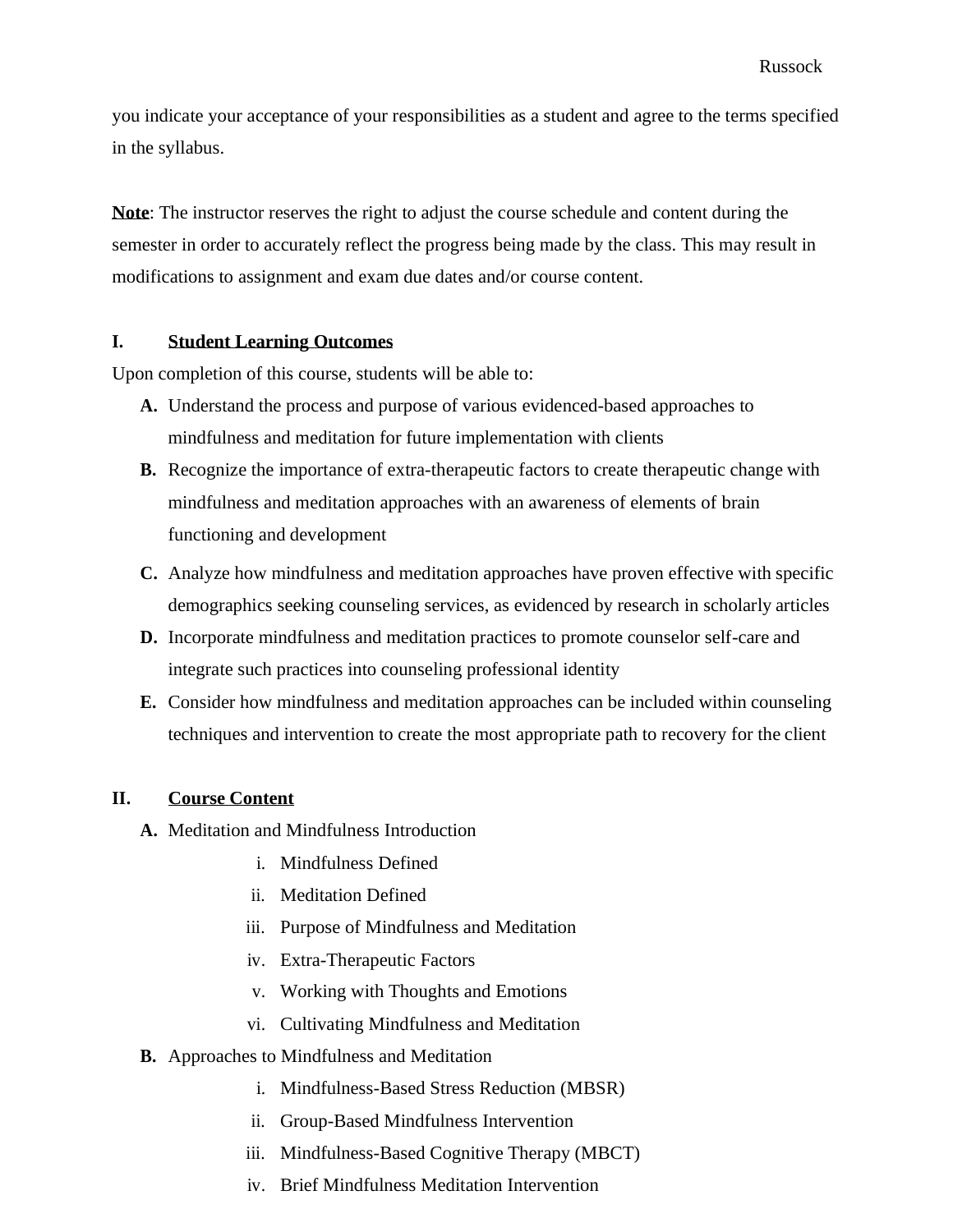- v. Mindfulness Meditation Residential Retreat Intervention
- vi. Internet and Smartphone Application
- vii. Acceptance and Commitment Therapy
- viii. Dialectical Behavior Therapy
	- ix. Integrative Body-Ming Training
- **C.** Research on Mindfulness and Meditation
	- i. Culturally Diverse Populations
	- ii. Substance Use Populations
	- iii. Grief and Bereavement Populations
	- iv. Chronically Ill Populations
	- v. Therapeutic Alliance and Attrition
	- vi. Incarcerated Populations
	- vii. Emotional Regulation
	- viii. Populations Experiencing Addiction
		- ix. Neuroscience and Executive Functioning
		- x. Populations Experiencing Trauma
- **D.** Application of Mindfulness and Meditation
	- i. Mindfulness
		- 1. Mindful Moment Practices
		- 2. Setting Time Aside
		- 3. Mindfulness as an Awareness
		- 4. Remaining in the Present
		- 5. Grounding Techniques Engagement
		- 6. Recognition of the Wandering Mind
	- ii. Meditation
		- 1. Scheduling Time for Mediation
		- 2. Comfort Zone
		- 3. Recognition of Body Posture
		- 4. Recognition of Body Tension
		- 5. Breathing
		- 6. Recognition of the Wandering Mind
- **E.** Counselor Professional Identity
	- i. Incorporating Mindfulness and Meditation
	- ii. Merging Counseling Approaches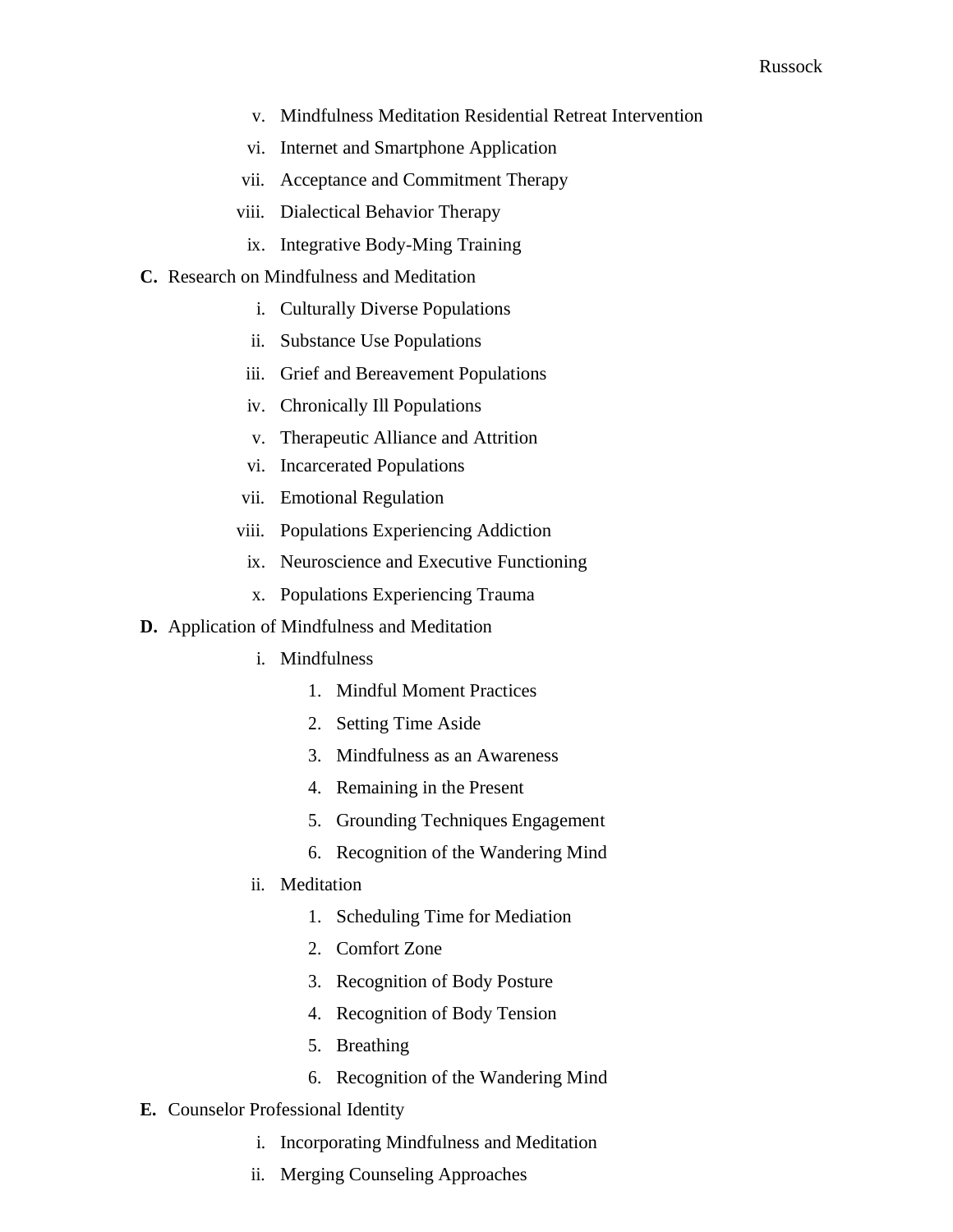- iii. Counselor Self-Care
- iv. Spirituality and Existentialism

### **III. Methods of Instruction**

- **A.** Discussion
- **B.** Mindfulness and Meditation Practice
- **C.** Practice Sessions
- **D.** Reflection
- **E.** Peer Processing

### **IV. Methods of Assessment**

| <b>Assessment</b>                                     | <b>Points</b>                  |
|-------------------------------------------------------|--------------------------------|
| A. Subjective Units of Distress (SUD) Self-Assessment | $10 \text{ X } 2 = 20$ -Points |
| <b>B.</b> Mindfulness and Meditation Practices        | $5 X 5 = 25$ -Points           |
| C. Journal Mindfulness Application                    | 25-Points                      |
| D. Future Application Reflection                      | 30-Points                      |
| <b>Total</b>                                          | <b>100-Points</b>              |

**A. Subjective Units of Distress (SUD) Self-Assessment:** Students will conduct a pre and post class session assessment on their own Subjective Units of Distress (SUD) Levels. Between Weeks 2-11 students will assess their distress level of a scale of 1-10 at the beginning of the class session and again at the conclusion of the class session. Student SUD Levels will be reviewed over the course of the semester to determine how mindfulness and meditation techniques are impacting their distress levels. Students will submit their SUD Levels for each class session to be recorded by the instructor, which will be provided to students at the conclusion of the semester to assist in writing the Future Application Reflection. **Total Points**:  $10 \text{ X } 2 = 20$ -Points

**Student Learning Outcomes**: D, E

**B. Mindfulness and Meditation Practices:** Students will review scholarly articles associated with mindfulness and meditation practices in the field of counseling. From Weeks 3-7 students will read, review, and outline a scholarly article on mindfulness and meditation practices so that the main insights from the article can be discussed within the class session.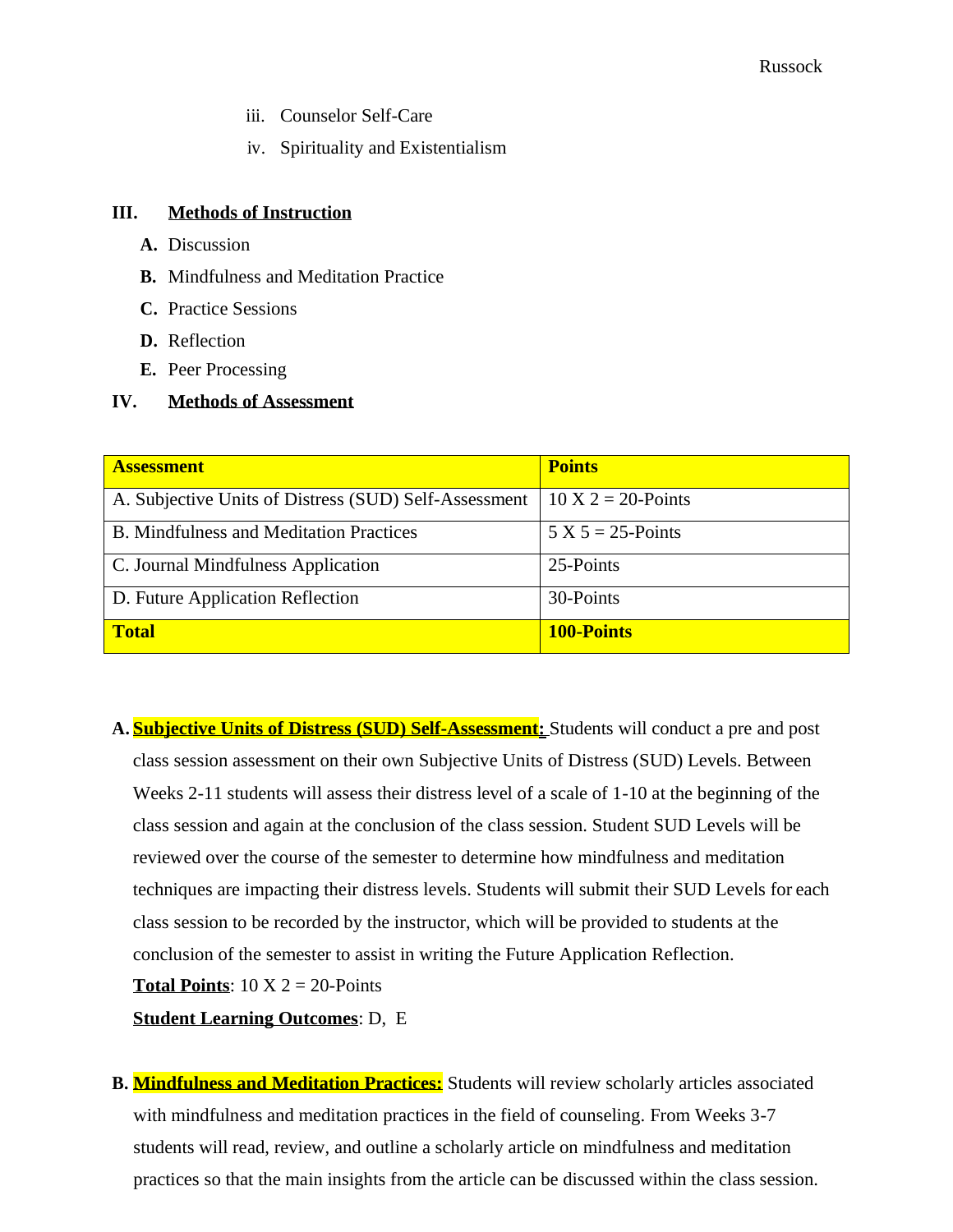Students will submit their outline to the instructor for each of these class sessions. **Total Points**: 5 X 5= 25-Points **Student Learning Outcomes**: A, B, C, E

**C. Journal Mindfulness Application:** Mindfulness and meditation approaches require the restructuring of cognitive functioning for optimum effectiveness. Counselors must understand that this process is intentional and process-oriented. As a result, students will reflect on the incorporation of mindfulness and meditation approaches within their personal lives. To do so, students will identify an area that produces regular distress within their daily lives, i.e. work, school, or family. Students will be respond to this distress by intentionally implementing mindfulness and meditation approaches upon the onset of distress within their daily lives. Students will complete a 1-2 page weekly journal reflection between Weeks 8-13 to process the effectiveness of the approach in response to distress and how it has or has not promoted healthier functioning and engagement in daily life tasks over a period of time.

**Total Points**: 25-Points

**Student Learning Outcomes**: A, B, D, E

**D. Future Application Reflection:** Students will review their SUD Levels and journal reports over the course of the semester. Students will reflect on their understanding of mindfulness and meditation practice and how these techniques have impacted their distress levels. Students will also consider how mindfulness and meditation practices have impacted their professional identity as a counselor and willingness to integrate such approaches with individuals seeking counseling within their field of interest. Within the reflection paper students will be required to discuss how they may or may not plan to implement such practices for the purposes of selfcare and within sessions with future clients.

**Total Points**: 30-Points

**Student Learning Outcomes**: A, B, C, D, E

### **V. Final Grade Scale**

**Note**: All students in the Graduate Counseling Program MUST receive a grade of **"B" or higher.** If a student fails to do so, **he or she must repeat the course before continuing in the program.**

Please see the SGPS Academic Catalog or Graduate Counseling Student Handbook for additional information about course grades and academic integrity:

SGPS Academic Catalog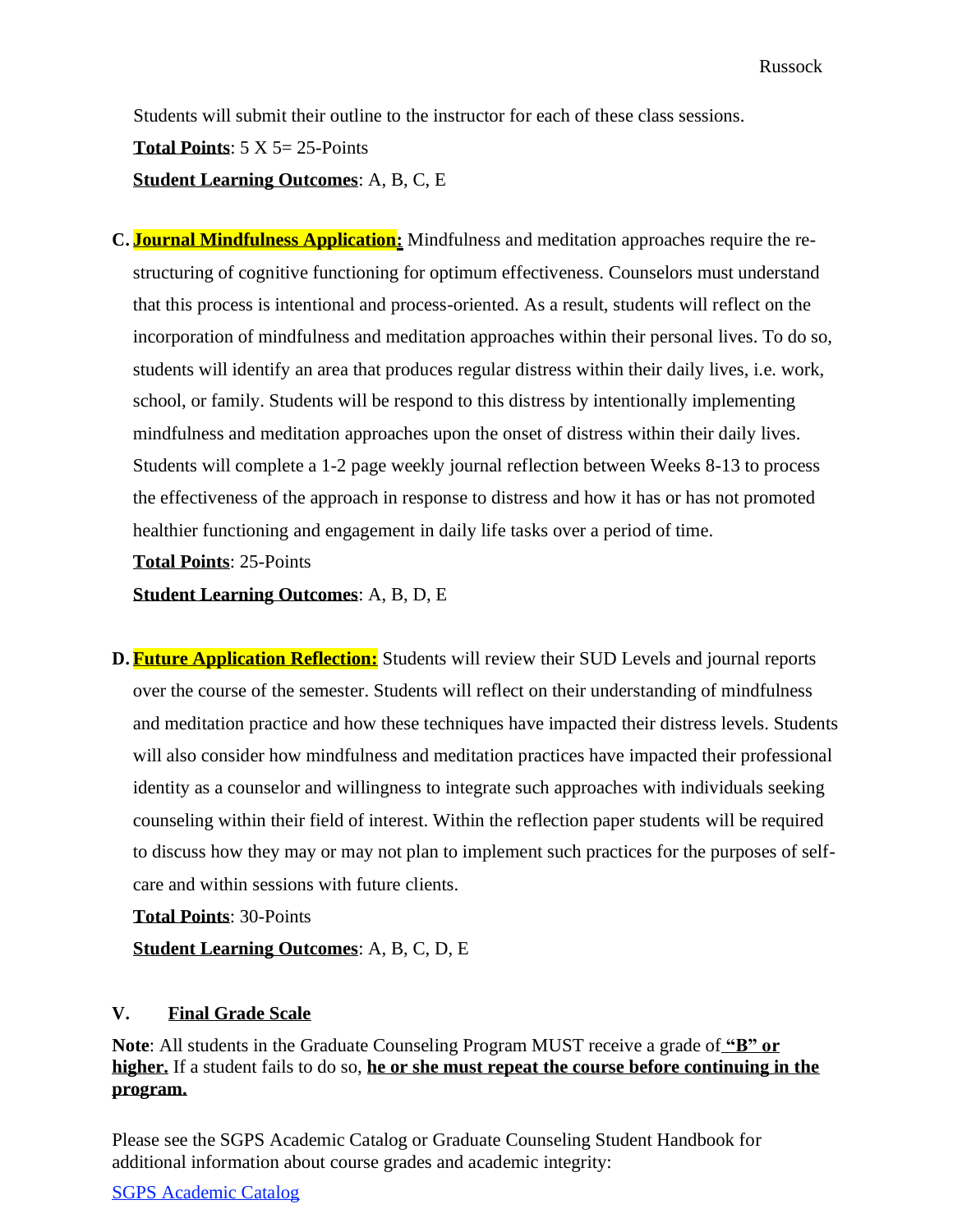| Α      | $100 - 93$   |
|--------|--------------|
| $A-$   | $90 - 92$    |
| $B+$   | $87 - 89$    |
| В      | $83 - 86$    |
| $*B-$  | $80 - 82$    |
| $*C+$  | $77 - 79$    |
| $C^*C$ | $73 - 76$    |
| $*C-$  | $70 - 72$    |
| *F     | 70 and Below |

### Graduate Counseling Student Handbook

Students are responsible for understanding and will be held accountable for the information on the following topics that can be found within the Academic Catalog.

**Attendance Policy**: Timely, consistent attendance in class has been shown to have a direct correlation to student performance. Missing classes causes students to fall behind in the course material. The policy for this class is that undocumented absences and tardy attendance are unacceptable. Absences are permitted only in cases of illness or other legitimate causes (family emergency, death in the family, etc.). In cases of a documented absence from a class, the student will have both the opportunity and responsibility to make up all class work missed.

Students are allowed documented absences equivalent to one week of classes for any course in which they are enrolled. This course meets for 13-class sessions. Therefore, you will only be permitted to miss 1-class session over the semester without absences impacting your final grade. Absences are counted from the first day of class.

Entering the class late or leaving the room during class interrupts the classwork in progress and is disruptive to the learning process for students who are trying to learn. Serious tardiness or leaving class sessions frequently may impact your final grade for the course.

**Academic Integrity:** Academic integrity is important to the intellectual climate at Rosemont College. Violations of academic integrity cannot be tolerated and may result in the student's failure in a course and/or suspension or expulsion from Rosemont College. Academic dishonesty includes but is not limited to: plagiarism; fabrication of data, information, or citations; multiple submissions of the same work in different courses; and cheating on exams or assignments. Cheating of any kind WILL result in a zero on the work in question and a letter grade reduction in the course grade after the student's grade is calculated using the zero on the work in question. At the instructor's discretion, it may also result in failing the course and/or reporting of the incident to the administration for further action.

**Class Assignments***:* Assignments that are not completed by the stated deadline will not be accepted. The submission of assignments that are late due to legitimate medical reasons or other extraordinary circumstances will be considered. Such circumstances must be supported by written documentation from an acceptable third party.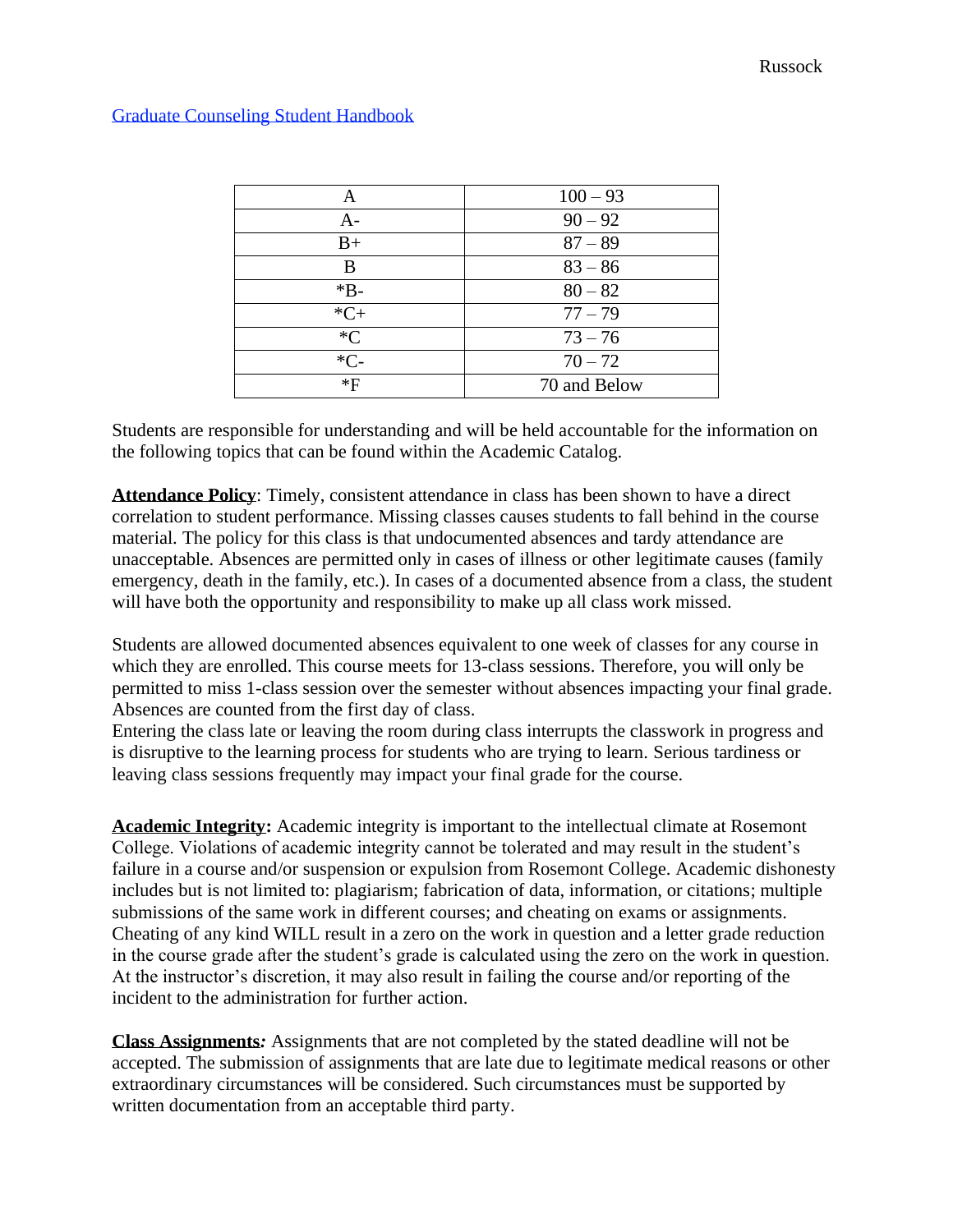**Communications:** Changes in schedules, assignments, guidance, etc. will be communicated only to your Rosemont e-mail address. E-mail is the preferred way to communicate with the instructor and must be sent to the e-mail address listed on the front of this syllabus.

**Disability Statement:** If you have been approved for accommodations under ADA/504, please speak with the professor outside of class so that it is certain that all accommodations are provided promptly and completely. If you have not yet been approved for accommodations under ADA/504, but believe you might be entitled to them, please contact the Dean of Students in the Student Life Office at extension 2400 immediately. It would also be wise to speak with your professor, since temporary arrangements may be made under certain circumstances.

**Student Concerns***:* Students who have any course-related concerns should talk directly with their faculty member prior to the next class meeting. If a mutually acceptable resolution cannot be achieved, the student is advised to follow the procedures outlined in the appropriate Student Handbook.

**Cell Phone Use:** In order to be able to receive campus-wide safety or weather alerts, cell phones may be left on vibrate only during class. Absent prior permission from the instructor, students may not acknowledge other messages or phone calls nor may they ever send or received text messages during class. Please keep your phone hidden from the class and on vibrate only. Cell phones should not be used for Internet purposes unless related to class assignments and instruction.

**Use of Laptops or Other Electronic Devices:** The use of personal laptops and other electronic devices during class sessions is strongly encouraged for the purposes of researching course material and engaging in classroom discussion. Students should not use their personal laptops for any other purposes during any class session. Failure to abide by this policy may impact your final grade.

The use of personal cell phones during class session is strongly discouraged. If you experience an emergency situation please communicate the potential to receive a phone call during the class session at the start of class. You will be permitted to step outside the classroom to receive your call. Please do your best not to disturb the learning process in the classroom.

**Recording Lectures:** Neither video nor audio recording may be made of any lecture in this course without the express consent of the instructor.

**Inclement Weather:** The Rosemont "snow number" is Montgomery County 342. Announcements of closings are also posted on the website and placed on the main college number, 610-527-0200. Students are encouraged to register their cell phone or email address to e2Camplus on the iWay for cancellation notices.

**Course Website:** Information for this course, including, but not limited to, an electronic copy of this syllabus, is available through the course website located in the Rosemont College online learning portal (Canvas) located at <https://rosemont.instructure.com/login/canvas>. See your instructor if you have questions about accessing the course website.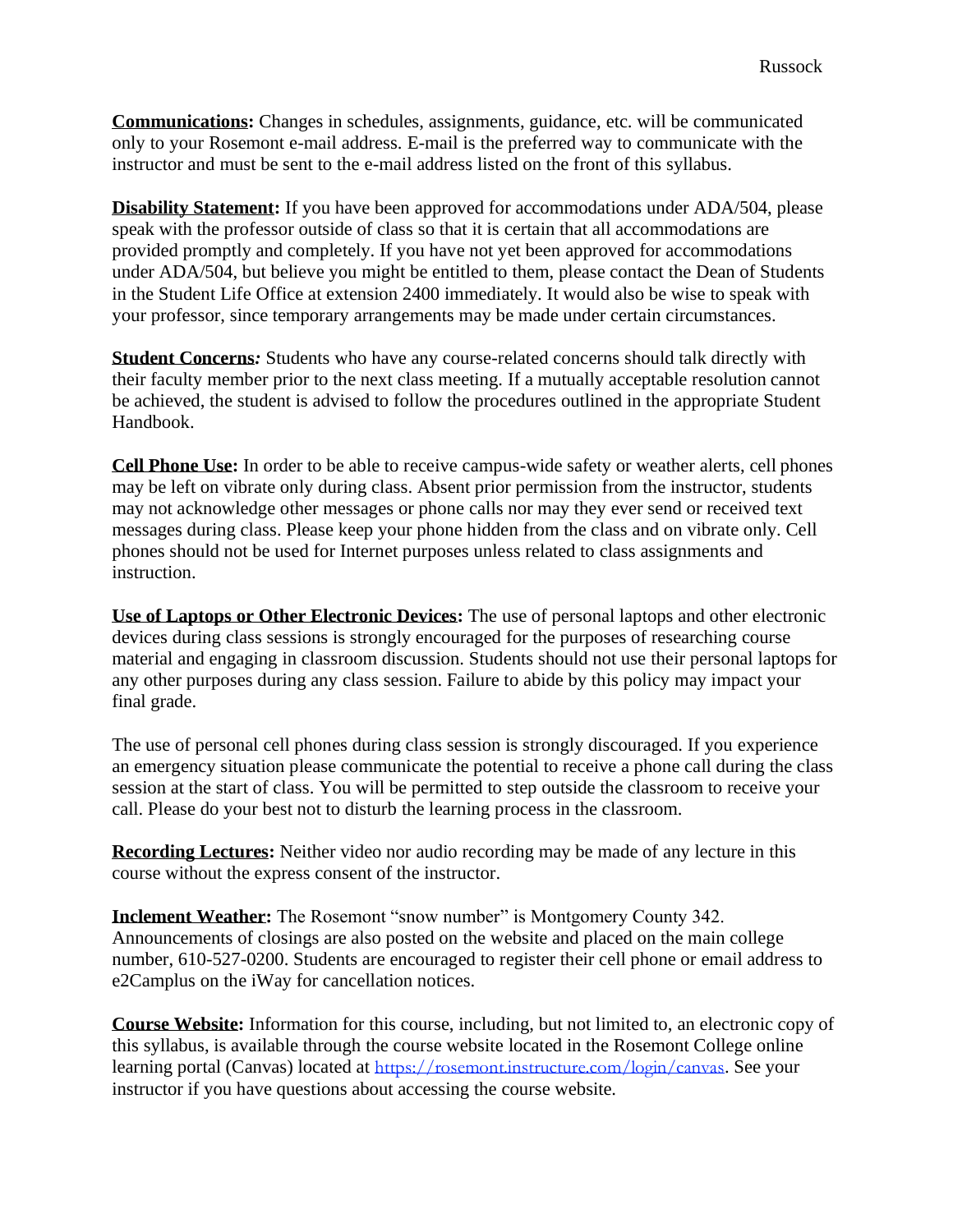**Submitting Papers Electronically:** Writing assignments for this course are to be submitted electronically via the course website.

# **Rosemont College 2018-2019 Graduate Academic Calendar**:

[https://rosemont.edu/\\_resources/site-pdfs/registrar/2018-2019\\_sgps\\_academic\\_calendar.pdf](https://rosemont.edu/_resources/site-pdfs/registrar/2018-2019_sgps_academic_calendar.pdf)

### **VI. Required Textbook and Equipment**

A. Weekly assigned scholarly articles (see bibliography and tentative course timeline)

## **VII. Tentative Course Schedule**

| <b>Date</b>           | <b>Topics/Activities</b>                             | <b>Assignments Due</b>                                                         |
|-----------------------|------------------------------------------------------|--------------------------------------------------------------------------------|
| Week 1:<br>09/05/2018 | <b>Course Orientation</b><br>Creswell (2017) Article |                                                                                |
| Week 2:<br>09/12/2018 | Brown (2013) Article                                 | <b>SUD Levels</b>                                                              |
| Week 3:<br>09/19/2018 | Schure (2013) Article                                | <b>SUD Levels</b><br><b>Mindfulness and Meditation</b><br><b>Practices (1)</b> |
| Week 4:<br>09/26/2018 | Schomaker (2015) Article                             | <b>SUD Levels</b><br><b>Mindfulness and Meditation</b><br><b>Practices (2)</b> |
| Week 5:<br>10/03/2018 | Nam (2016) Article                                   | <b>SUD Levels</b><br><b>Mindfulness and Meditation</b><br><b>Practices (3)</b> |
| Week 6:<br>10/10/2018 | Van der Gucht (2019) Article                         | <b>SUD Levels</b><br><b>Mindfulness and Meditation</b><br><b>Practices (4)</b> |
| Week 7:<br>10/17/2018 | Caccitore (2014) Article                             | <b>SUD Levels</b><br><b>Mindfulness and Meditation</b><br><b>Practices</b> (5) |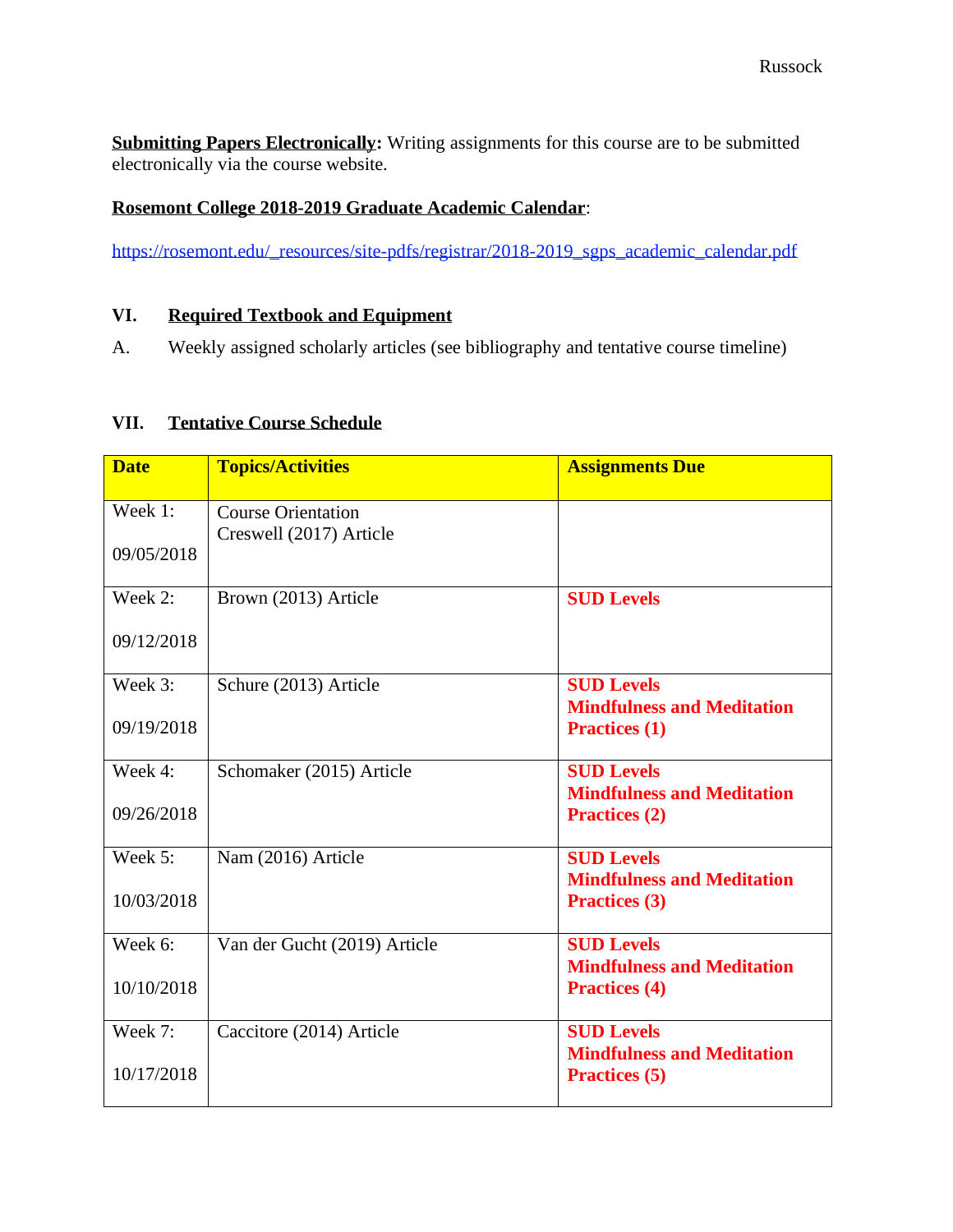| Week 8:         | Tang (2012) Article             | <b>SUD Levels</b>                    |
|-----------------|---------------------------------|--------------------------------------|
| 10/24/2018      |                                 | <b>Journal Application (1)</b>       |
| Week 9:         | Wilson (2017) Article           | <b>SUD Levels</b>                    |
| 10/31/2018      |                                 | <b>Journal Application (2)</b>       |
| <b>Week 10:</b> | Lagor (2013) Article            | <b>SUD Levels</b>                    |
| 11/07/2018      |                                 | <b>Journal Application (3)</b>       |
| <b>Week 11:</b> | Le (2015) Article               | <b>Journal Application (4)</b>       |
| 11/14/2018      |                                 |                                      |
| Week 12:        | Thanksgiving Holiday - No Class |                                      |
| 11/21/2018      |                                 |                                      |
| <b>Week 13:</b> | Blake (2016) Article            | <b>Journal Application (5)</b>       |
| 11/28/2018      |                                 |                                      |
| Week $14$ :     | Hanley (2016) Article           | <b>Future Application Reflection</b> |
| 12/05/2018      |                                 |                                      |

## **VIII. Bibliography**

### **A. Print Resources**

Amaro, H., Spear, S., Vallejo, Z., Conron, K., & Black, D. S. (2014). Feasibility, acceptability, and preliminary outcomes of a mindfulness-based relapse prevention intervention for culturally-diverse, low-income women in substance use disorder treatment. *Substance Use & Misuse, 49*(5), 547-559. [https://doi-](https://doi-org.rosemont.idm.oclc.org/10.3109/10826084.2013.852587)

[org.rosemont.idm.oclc.org/10.3109/10826084.2013.852587.](https://doi-org.rosemont.idm.oclc.org/10.3109/10826084.2013.852587)

Blake, M., Waloszek, J. M., Schwartz, O., Raniti, M., Simmons, J. G., Blake, L., … Allen, N. B. (2016). The SENSE study: Post intervention effects of a randomized controlled trial of a cognitive-behavioral and mindfulness-based group sleep improvement intervention among at-risk adolescents. *Journal of Consulting and Clinical Psychology, 84*(12), 1039- 1051. [https://doi-org.rosemont.idm.oclc.org/10.1037/ccp0000142.supp.](https://doi-org.rosemont.idm.oclc.org/10.1037/ccp0000142.supp)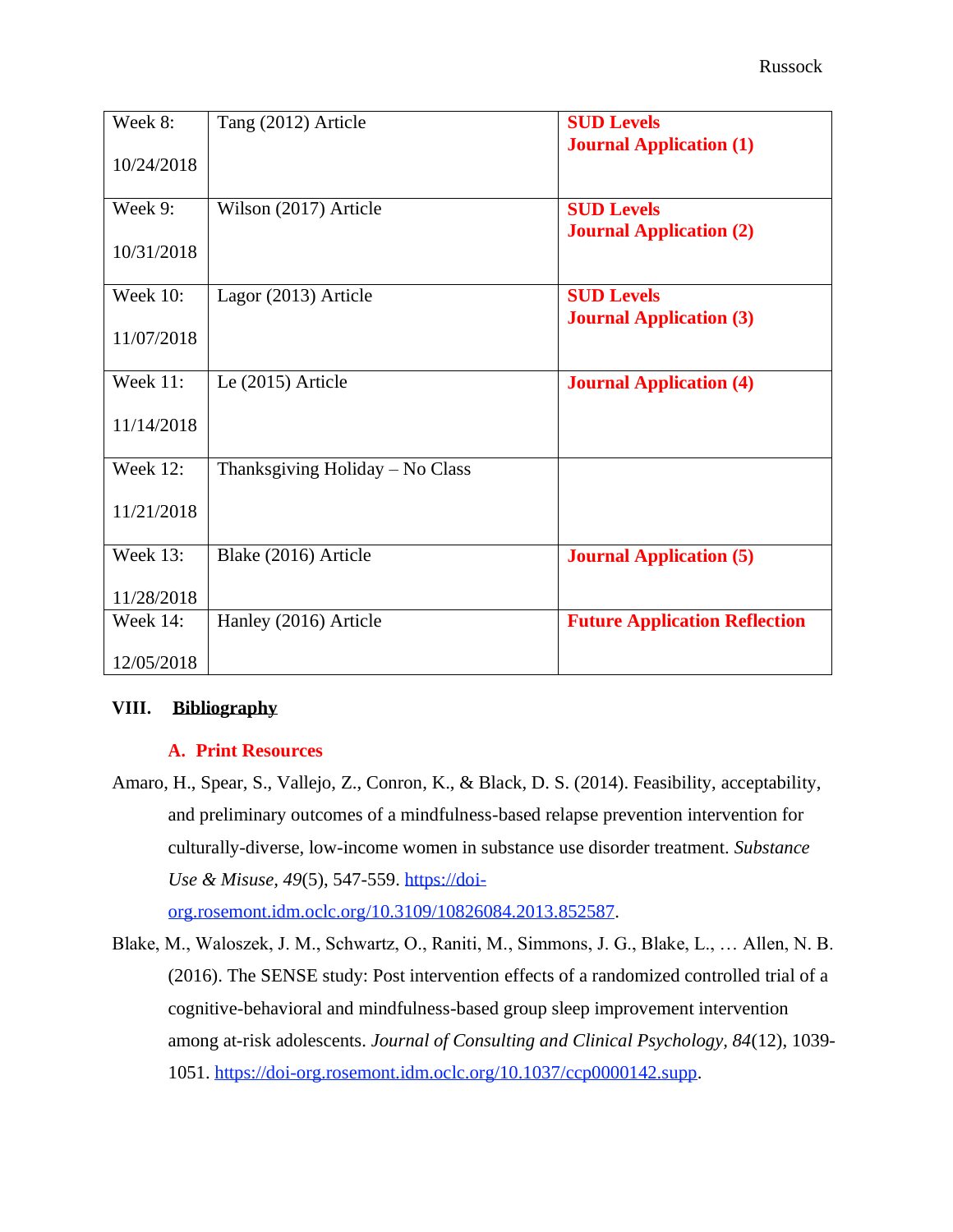- Brown, A. P., Marquis, A., & Guiffrida, D. A. (2013). Mindfulness-based interventions in counseling. *Journal of Counseling & Development, 91*(1), 96-104. [https://doi](https://doi-org.rosemont.idm.oclc.org/10.1002/j.1556-6676.2013.00077.x)[org.rosemont.idm.oclc.org/10.1002/j.1556-6676.2013.00077.x.](https://doi-org.rosemont.idm.oclc.org/10.1002/j.1556-6676.2013.00077.x)
- Cacciatore, J., Thieleman, K., Osborn, J., & Orlowski, K. (2014). Of the soul and suffering: Mindfulness-based interventions and bereavement. *Clinical Social Work Journal, 42*(3), 269-281. [https://doi-org.rosemont.idm.oclc.org/10.1007/s10615-013-0465-y.](https://doi-org.rosemont.idm.oclc.org/10.1007/s10615-013-0465-y)
- Creswell, J. D. (2017). Mindfulness intervention. Annual Review of Psychology, 68, 491-516. Retrieved from [https://www.annualreviews.org/doi/full/10.1146/annurev-psych-042716-](https://www.annualreviews.org/doi/full/10.1146/annurev-psych-042716-051139) [051139.](https://www.annualreviews.org/doi/full/10.1146/annurev-psych-042716-051139)
- Hanley, A. W., Abell, N., Osborn, D. S., Roehrig, A. D, & Canto, A. I. (2016). Mind the gaps: Are conclusions about mindfulness entirely conclusive? *Journal of Counseling & Development, 94*(1), 103-113. [https://doi-org.rosemont.idm.oclc.org/10.1002/jcad.12066.](https://doi-org.rosemont.idm.oclc.org/10.1002/jcad.12066)
- Lagor, A. F., Williams, D. J., Lerner, J. B., & McClure, K. S. (2013). Lessons learned from a mindfulness-based intervention with chronically ill youth. *Clinical Practice in Pediatric Psychology, 1*(2), 146-158. [https://doi-org.rosemont.ism.oclc.org/10.1037/ccp0000015.](https://doi-org.rosemont.ism.oclc.org/10.1037/ccp0000015)
- Le, T. N., & Proulx, J. (2015). Feasibility of mindfulness-based intervention for incarcerated mixed-ethnic Native Hawaiian/Pacific Islander youth. *Asian American Journal of Psychology, 6*(2), 181-189. [https://doi-org.rosemont.idm.oclc.org/10.1037/aap0000019.](https://doi-org.rosemont.idm.oclc.org/10.1037/aap0000019)
- Lee, K. C. (2018). Demystifying Buddhist mindfulness: Foundational Buddhist knowledge for mindfulness-based interventions. *Spirituality in Clinical Practice, 5*(3), 218-224. [https://doi-org.rosemont.idm.oclc.org/10.1037/scp0000133.](https://doi-org.rosemont.idm.oclc.org/10.1037/scp0000133)
- Nam, S., & Toneatto, T. (2016). The influence of attrition in evaluating the efficacy and effectiveness of mindfulness-based interventions. *International Journal of Mental Health and Addition, 14*(6), 969-981. [https://doi-org.rosemont.idm.oclc.org/10.1007/s11469-](https://doi-org.rosemont.idm.oclc.org/10.1007/s11469-016-9667-1) [016-9667-1.](https://doi-org.rosemont.idm.oclc.org/10.1007/s11469-016-9667-1)
- Schomaker, S. A., & Ricard, R. J. (2015). Effect of a mindfulness-based intervention on counselor-client attunement. *Journal of Counseling & Development, 93*(4), 491-498. [https://doi-org.rosemont.idm.oclc.org/10.1002/jcad.12047.](https://doi-org.rosemont.idm.oclc.org/10.1002/jcad.12047)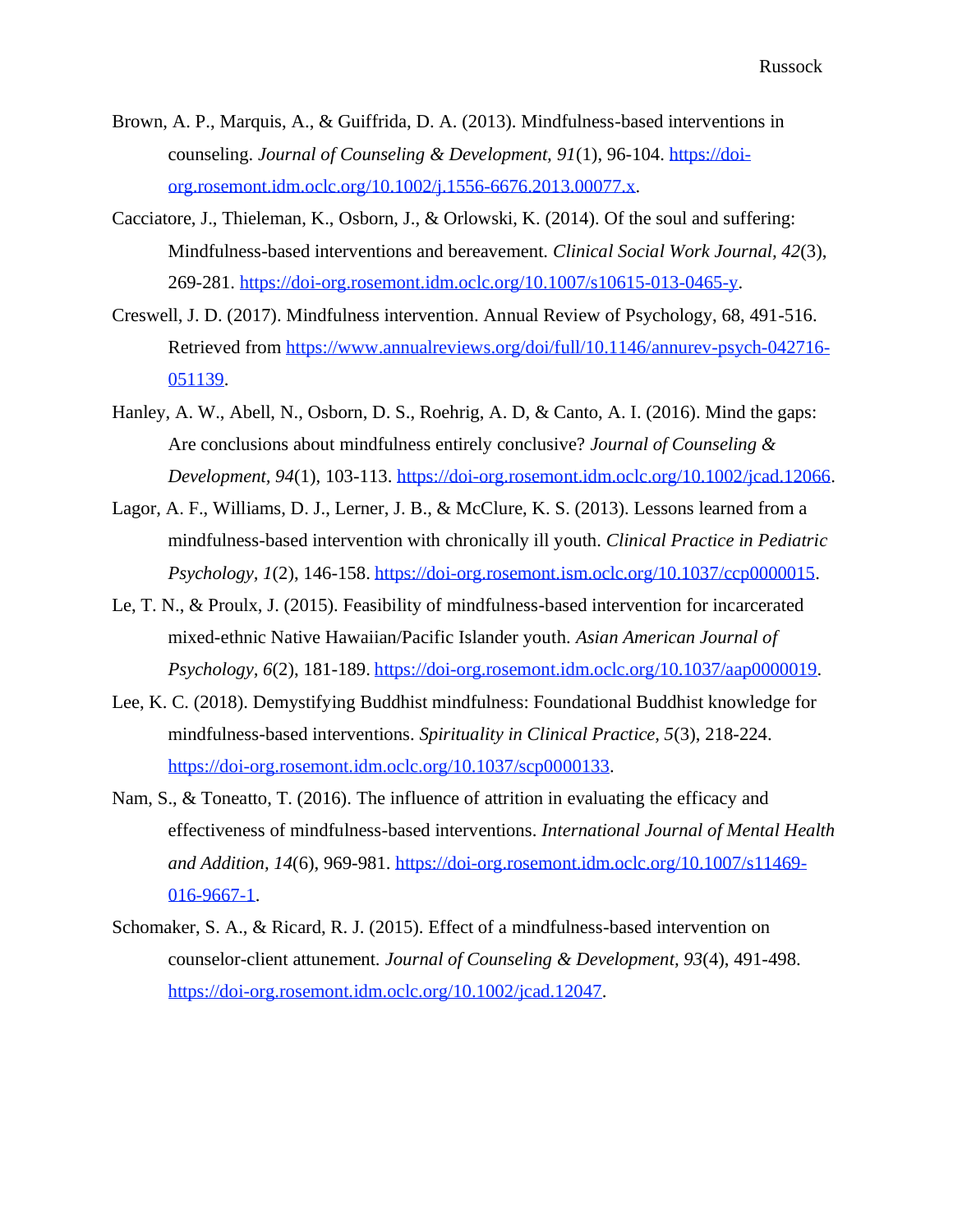- Schure, M. B., Christopher, J., & Christopher, S. (2008). Mind-body medicine and the art of selfcare: Teaching mindfulness to counseling students through yoga, meditation, and qigoing. *Journal of Counseling and Development, 86*(1), 47-56. Retrived from [http://search.ebscohost.com.rosemont.idm.oclc.org/login.aspx>direct=true&db=ofm&AN](http://search.ebscohost.com.rosemont.idm.oclc.org/login.aspx%3edirect%3Dtrue%26db%3Dofm%26AN%3D508024316%26site%3Dehost-live)  $=508024316$ &site=ehost-live.
- Tang, Y., Tang, L., Leve, L. D., & Harold, G. T. (2012). Improving executive function and its neurobiological mechanisms through a mindfulness-based intervention: Advances within the field of developmental neuroscience. *Child Development Perspectives, 6*(4), 361-366. Retrieved from

[http://search.ebscohost.com.rosemont.idm.oclc.org/login.aspx?direct=true&db=psyh&A](http://search.ebscohost.com.rosemont.idm.oclc.org/login.aspx?direct=true&db=psyh&AN=2012-31092-007&site=ehost-live) [N=2012-31092-007&site=ehost-live.](http://search.ebscohost.com.rosemont.idm.oclc.org/login.aspx?direct=true&db=psyh&AN=2012-31092-007&site=ehost-live)

- Van der Gucht, K., Dejonckheere, E., Erbas, Y., Takano, K. Vandemoortele, M., Maex, E., … Kuppens, P. (2019). An experience sampling study examining the potential impact of a mindfulness-based intervention on emotion differentiation. *Emotion, 19*(1), 123-131. [https://doi-org.rosemont.idm.oclc.org/10/1037/emo0000406.](https://doi-org.rosemont.idm.oclc.org/10/1037/emo0000406)
- Wilson, A. D., Roos, C. R., Robinson, C. S., Stein, E. R., Manuel, J. A., Enkema, M.C., … Witkiewitz, K., (2017). Mindfulness-based interventions for addictive behaviors: Implementation issues on the road ahead. *Psychology of Addictive Behaviors, 31*(8), 888- 896. [https://doi-org.rosemont.idm.oclc.org/10.1037/adb000319.](https://doi-org.rosemont.idm.oclc.org/10.1037/adb000319)

### **IX. CACREP Standards Assessment Crosswalk**

| <b>CACREP Standard (Main Content)</b>                                                                                                                                     | <b>Assessment</b>                                                                                           | <b>Student Learning</b><br><b>Outcome</b> |
|---------------------------------------------------------------------------------------------------------------------------------------------------------------------------|-------------------------------------------------------------------------------------------------------------|-------------------------------------------|
| The role and process of the professional<br>counselor advocating on behalf of the<br>profession (1d. Professional Counseling<br><b>Orientation and Ethical Practice).</b> | Mindfulness and<br><b>Meditation Practices,</b><br><b>Future Application</b><br>Reflection                  | $(C)$ (D) $(E)$                           |
| Strategies for personal and professional<br>self-evaluation and implications for<br>practice (1k. Professional Counseling<br><b>Orientation and Ethical Practice).</b>    | SUD Self-Assessment,<br>Journal Mindfulness<br><b>Application</b> , Future<br><b>Application Reflection</b> | $(C)$ (D)                                 |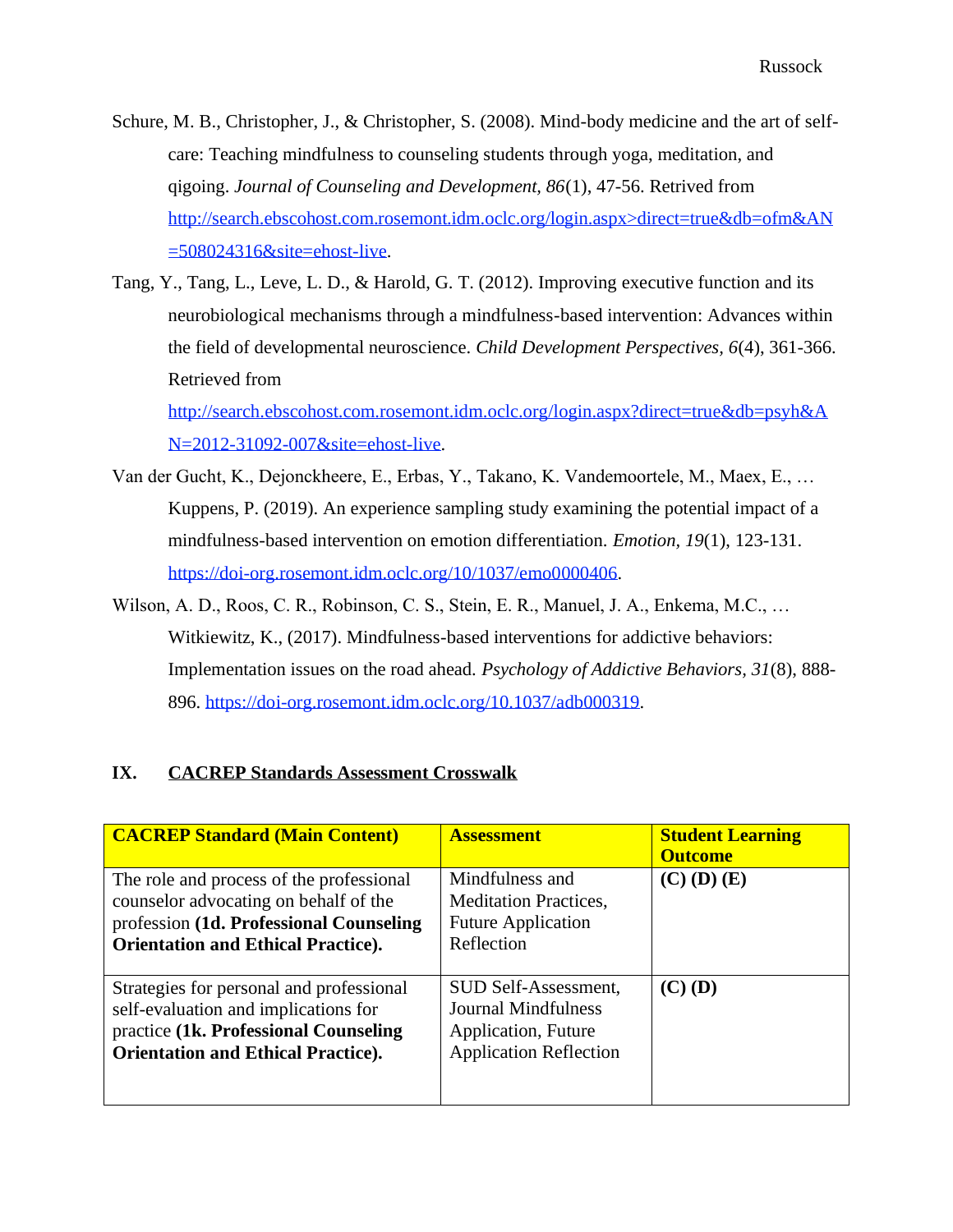| Self-care strategies appropriate to the<br>counselor role (1l. Professional<br><b>Counseling Orientation and Ethical</b><br>Practice).                                        | SUD Self-Assessment,<br><b>Journal Mindfulness</b><br>Application                                                                     | (D)                     |
|-------------------------------------------------------------------------------------------------------------------------------------------------------------------------------|---------------------------------------------------------------------------------------------------------------------------------------|-------------------------|
| Multicultural and pluralistic<br>characteristics within and among diverse<br>groups nationally and internationally (2a.<br><b>Social and Cultural Diversity).</b>             | Mindfulness and<br><b>Meditation Practices</b>                                                                                        | $(C)$ $(E)$             |
| The impact of heritage, attitudes, beliefs,<br>understanding, and acculturative<br>experiences on an individual's views of<br>others. (2d. Social and Cultural<br>Diversity). | Mindfulness and<br><b>Meditation Practices,</b><br><b>Future Application</b><br>Reflection                                            | $(C)$ $(E)$             |
| The impact of spiritual beliefs on clients'<br>and counselors' worldviews (2g. Social<br>and Cultural Diversity).                                                             | <b>Future Application</b><br>Reflection                                                                                               | $(C)$ $(E)$             |
| A general framework for understanding<br>differing abilities and strategies for<br>differentiated interventions (3h. Human<br><b>Growth and Development).</b>                 | SUD Self-Assessment,<br>Mindfulness and<br><b>Meditation Practices</b>                                                                | $(A)$ $(B)$ $(C)$ $(E)$ |
| Ethical and culturally relevant strategies<br>for promoting resilience and optimum<br>development and wellness across the<br>lifespan (3i. Human Growth and<br>Development).  | Mindfulness and<br><b>Meditation Practices,</b><br><b>Journal Mindfulness</b><br>Application, Future<br><b>Application Reflection</b> | $(B)$ $(C)$ $(E)$       |
| Theories and models of counseling<br>(5a. Counseling and Helping<br>Relationships).                                                                                           | Mindfulness and<br><b>Meditation Practices</b>                                                                                        | $(A)$ $(C)$ $(E)$       |
| Counselor characteristics and behaviors<br>that influence the counseling process (5f.<br><b>Counseling and Helping Relationships).</b>                                        | SUD Self-Assessment,<br><b>Future Application</b><br>Reflection                                                                       | <b>(D)</b>              |
| Evidence-based counseling strategies and<br>techniques for prevention and intervention<br>(5j. Counseling and Helping<br>Relationships).                                      | Mindfulness and<br><b>Meditation Practices</b>                                                                                        | $(A)$ $(C)$ $(E)$       |
| Processes for aiding students in<br>developing a personal model of<br>counseling (5n. Counseling and Helping<br>Relationships).                                               | <b>Journal Mindfulness</b><br>Application, Future<br><b>Application Reflection</b>                                                    | $(C)$ (D)               |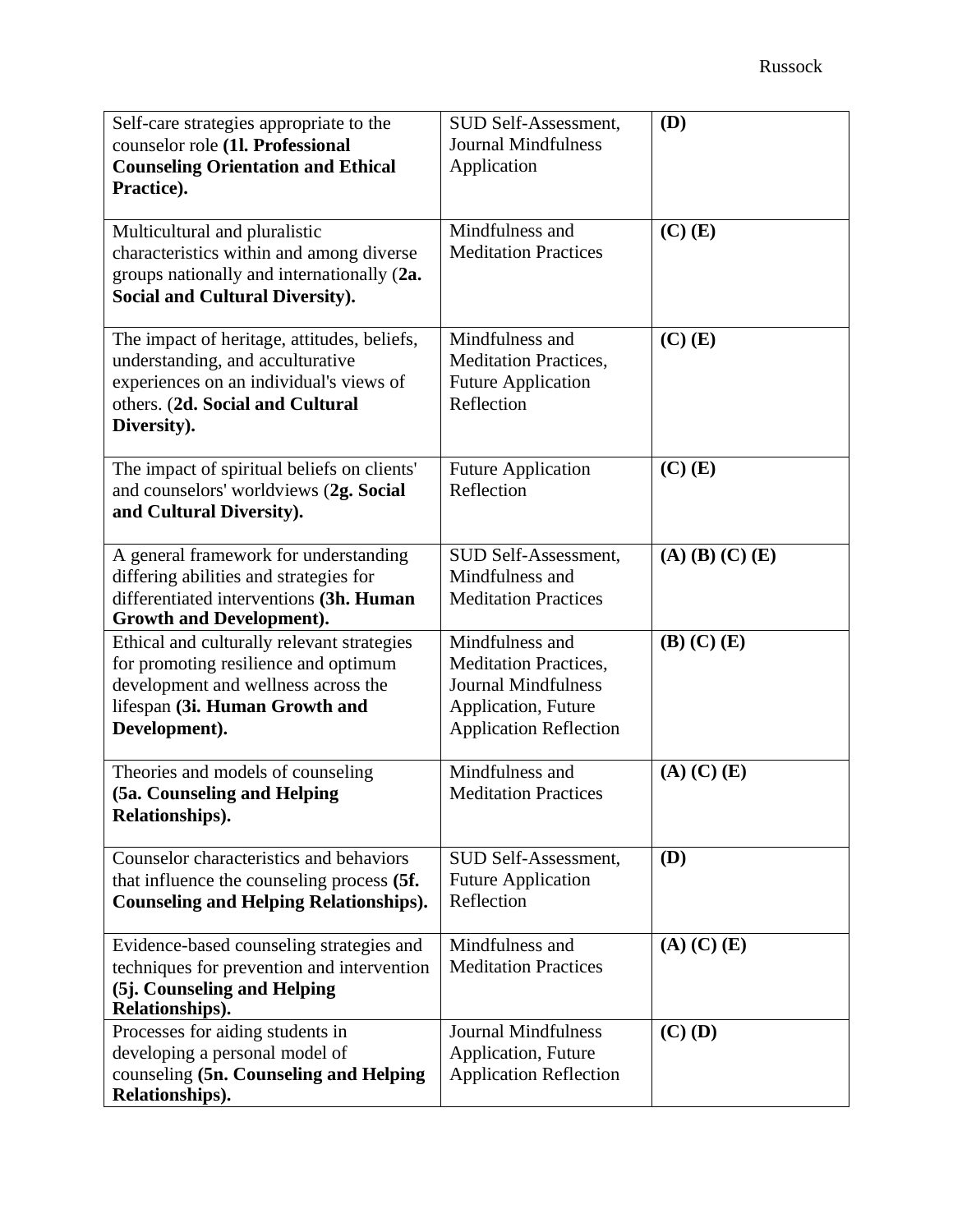| Dynamics associated with group process<br>and development (6b. Group Counseling<br>and Group Work).                                                                                                                                                    | <b>SUD Self-Assessment</b>                                        | $(C)$ $(E)$       |
|--------------------------------------------------------------------------------------------------------------------------------------------------------------------------------------------------------------------------------------------------------|-------------------------------------------------------------------|-------------------|
| Types of groups and other considerations<br>that affect conducting groups in various<br>settings (6f. Group Counseling and<br><b>Group Work)</b>                                                                                                       | <b>SUD Self-Assessment</b>                                        | $(C)$ $(E)$       |
| Direct experiences in which students<br>participate as group members in a small<br>group activity, approved by the program,<br>for a minimum of 10 clock hours over the<br>course of one academic term (6h. Group<br><b>Counseling and Group Work)</b> | <b>SUD Self-Assessment</b>                                        | (E)               |
| Use of assessments for diagnostic and<br>intervention planning purposes (7e.<br><b>Assessment and Testing).</b>                                                                                                                                        | SUD Self-Assessment,<br><b>Journal Mindfulness</b><br>Application | $(D)$ $(E)$       |
| Use of assessments relevant to<br>academic/educational, career, personal,<br>and social development (7i. Assessment<br>and Testing)                                                                                                                    | SUD Self-Assessment,<br><b>Journal Mindfulness</b><br>Application | $(D)$ $(E)$       |
| The importance of research in advancing<br>the counseling profession, including how<br>to critique research to inform counseling<br>practice (8a. Research and Evaluation)                                                                             | Mindfulness and<br><b>Meditation Practices</b>                    | $(A)$ $(B)$ $(C)$ |
| Identification of evidence-based<br>counseling practices (8b. Research and<br><b>Evaluation</b> )                                                                                                                                                      | Mindfulness and<br><b>Meditation Practices</b>                    | $(A)$ $(C)$ $(E)$ |
| Evaluation of counseling interventions<br>and programs (8e. Research and<br><b>Evaluation</b> )                                                                                                                                                        | <b>SUD Self-Assessment</b>                                        |                   |

| <b>CACREP Specialty Standards (Clinical</b><br><b>Mental Health Counseling</b> | <b>Assessment</b>                              | <b>Student Learning</b><br><b>Outcome</b> |
|--------------------------------------------------------------------------------|------------------------------------------------|-------------------------------------------|
| 1. Foundations                                                                 |                                                |                                           |
| B. Theories and models related to clinical<br>mental health counseling         | Mindfulness and<br><b>Meditation Practices</b> | $(A)$ $(C)$ $(E)$                         |